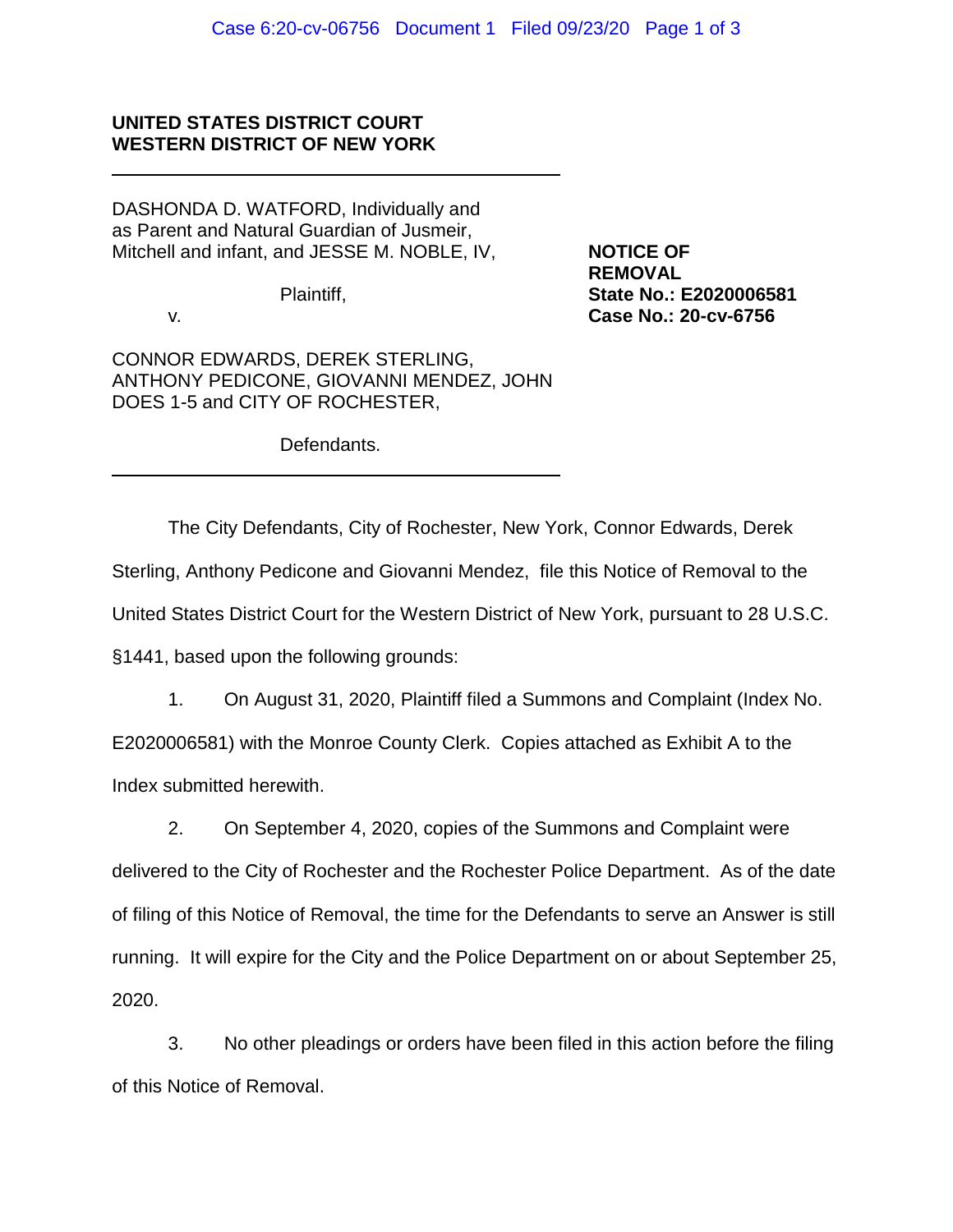## Case 6:20-cv-06756 Document 1 Filed 09/23/20 Page 2 of 3

4. This is a civil action. The Plaintiff alleges a number of causes of action against the Defendants involving his apprehension and arrest and this suit involves claims pursuant to the Fourth and Fourteenth Amendments to the United States Constitution, and, by effect, to 42 U.S.C. §1983. Plaintiffs allege, in sum and substance, that they were subjected to excessive force when arrested and "in violation of the Fourth and Fourteenth Amendments to the Constitution" and in violation of their constitutional rights pursuant to 42 USCA §§1983, 1988. They also allege multiple state law claims including assault and battery and false arrest.

5. This Court has original federal question jurisdiction, pursuant to 28 U.S.C. §1331, because this action arises under the United States Constitution and federal statutory law, specifically 42 U.S.C. §1983.

6. The Summons and Complaint were filed in the Monroe County Clerk's Office and in the Monroe County Supreme Court, which are within the District of this Court.

7. This Notice of Removal is being filed within 30 days of the named Defendants' receipt of the Summons and Complaint.

8. Written notice of the filing of this Notice of Removal will be provided to the Plaintiff and a copy of this Notice will be filed in the appropriate State Court, as required by 28 U.S.C. §1446(d).

9. If this Court grants removal, then pursuant to FRCP Rule 38, the Defendants hereby demand a trial by jury of all triable issues.

WHEREFORE, the Defendants respectfully request that this action be removed from the Monroe County Supreme Court to this Court for all further proceedings.

2